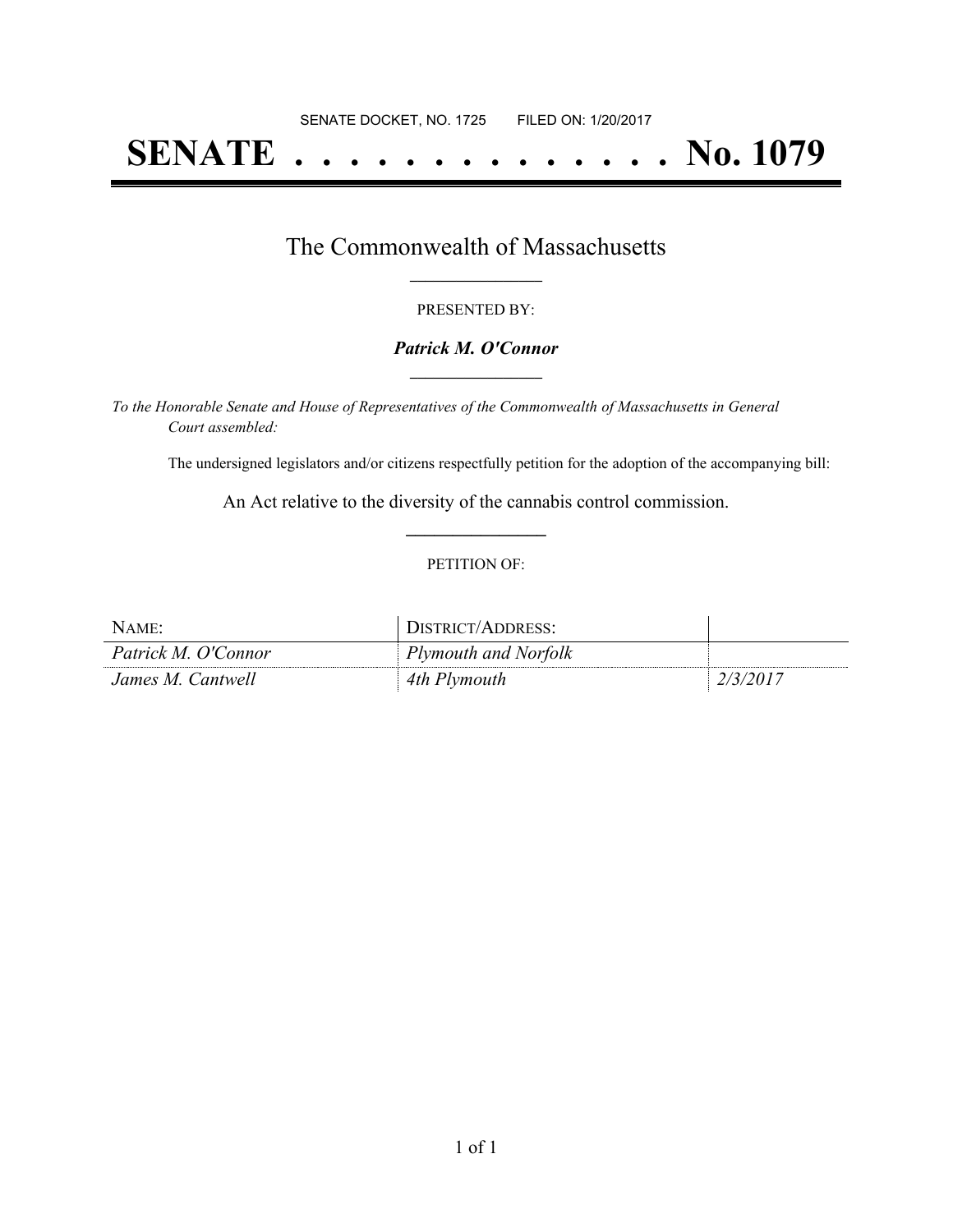# SENATE DOCKET, NO. 1725 FILED ON: 1/20/2017 **SENATE . . . . . . . . . . . . . . No. 1079**

By Mr. O'Connor, a petition (accompanied by bill, Senate, No. 1079) of Patrick M. O'Connor and James M. Cantwell for legislation to create a cannabis control commission. Marijuana Policy.

## The Commonwealth of Massachusetts

**In the One Hundred and Ninetieth General Court (2017-2018) \_\_\_\_\_\_\_\_\_\_\_\_\_\_\_**

**\_\_\_\_\_\_\_\_\_\_\_\_\_\_\_**

An Act relative to the diversity of the cannabis control commission.

Be it enacted by the Senate and House of Representatives in General Court assembled, and by the authority *of the same, as follows:*

| Chapter 334 of the Acts of 2016 is hereby amended by striking, in Section 1, subsections |
|------------------------------------------------------------------------------------------|
| $(a)$ , (b), and (d) of Section 76 and replacing thereof the following:-                 |

 (a) There shall be a commission known as the cannabis control commission to have general supervision and sole regulatory authority over the conduct of the business of marijuana establishments as defined in chapter 94G of the General Laws. The commission shall consist of 1 commissioner, appointed by the governor of the Commonwealth, and 8 associate commissioners, one appointed by the treasurer, one appointed by the secretary of the executive office of public safety and security, one appointed by the commissioner of the department of public health, one appointed by the president of the Massachusetts municipal association mayors' association, one appointed by the president of the Senate, one appointed by the minority leader of the senate, one appointed by the speaker of the House of Representatives, and one appointed by the minority leader of the House of Representatives. Not more than 5 members of the commission shall be of